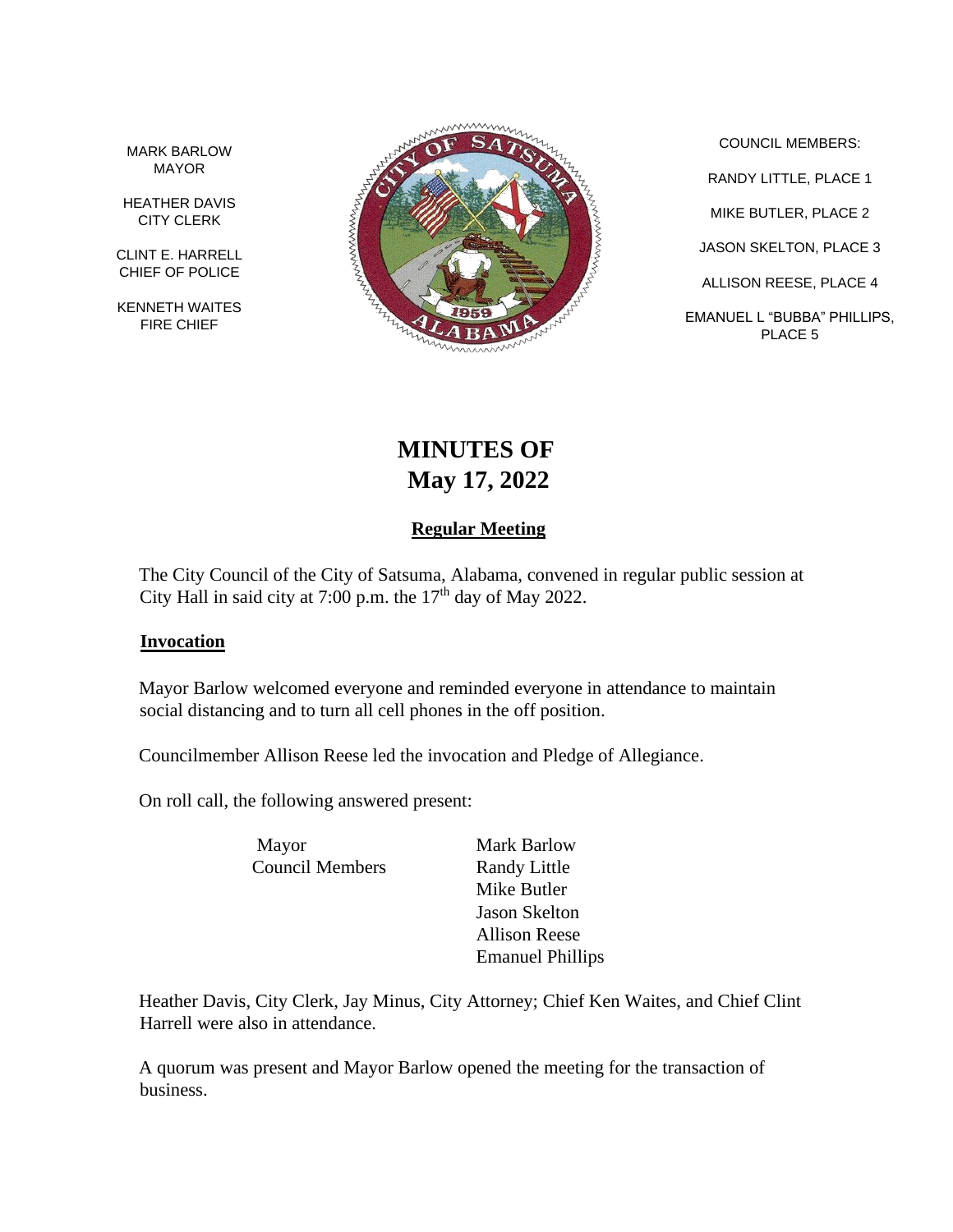## **Agenda**

On a motion made by Councilmember Skelton and seconded by Councilmember Little, the motion carried unanimously and the agenda was approved.

## **Approval of Minutes**

Mayor Barlow presented the minutes from the Regular Meeting held on May 3, 2022. Councilmember Skelton made a motion to approve the minutes. Councilmember Phillips seconded the motion and it carried unanimously.

#### **Recognitions**

None

## **Visitors**

Mike Cassity came before the council to discuss the possible annexation with the City of Creola and the next steps that needed to be taken from the City of Satsuma.

Brent Rawson with First Baptist Church Satsuma came before the council to request permission for the Port City Pacers to have a 2-mile run on August 13, 2022 at 8am through the city. Council approved the request.

TW Barnes of 320 Chelsea Court came before the council to discuss an issue he had on his property in regards to a speed bump and asked for the city's assistance in possibly getting something to prevent people from crossing the side of the speed bump and adding speed bumps to their subdivision.

Jessie Percell of 214 Pine Ave East came before council to request help with debris located near his property.

Darrell Lee of 58 Woodland Ave came before council to request a change in the animal ordinance to allow cows on his property.

## **Mayor's and Council's Reports:**

#### **Mayor's Report**

Mayor Barlow expressed his condolences to several families on the death of their loved ones throughout the City of Satsuma.

Mayor Barlow reported that the Annual League went well and they appreciated the opportunity to attend.

Mayor Barlow stated Satsuma High School will be holding graduation on Friday and would like to wish all graduates well in the future. Mayor Barlow also wishes the Satsuma High School softball team well in their tournament.

Mayor Barlow reported he had met with the ladies from the Women's club about the Chapel and Mr. Joe Tarver should be getting to work on that project soon.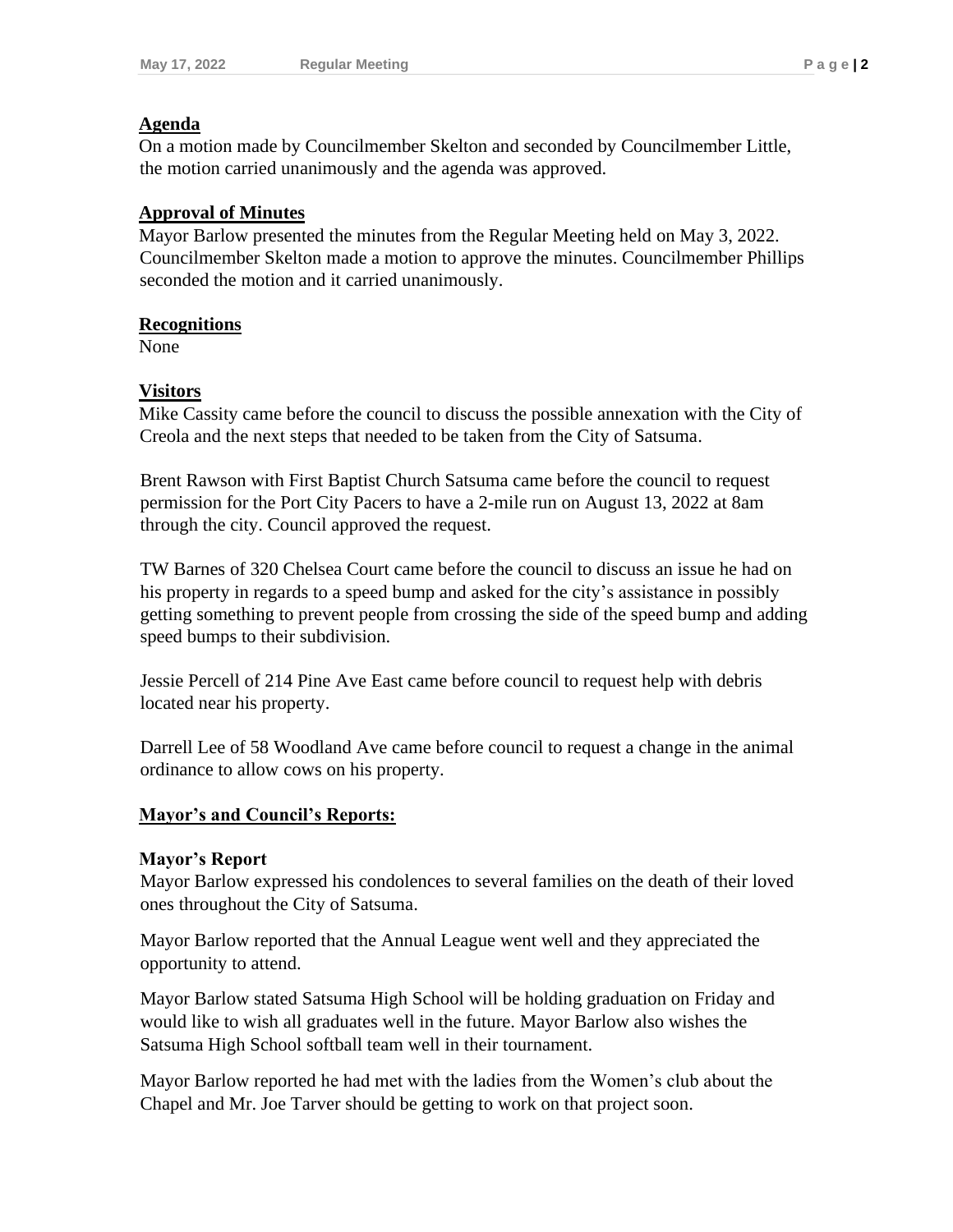Mayor Barlow reported that the speak for the Memorial Day event had cancelled but they are currently working on a new speaker. This will be held on May 30, 2022 at 9 AM in the front lawn of City Hall.

Mayor Barlow reported he had asked Explosive signs to get some quotes on signs through the city.

Mayor Barlow reported the resurfacing project with Pay As You Go should start on Avondale and expects it to move along quickly.

Mayor Barlow stated that Mr. Allan Killen with Civil Southeast was in pre-council to discuss the TAP and Dogwood Drive projects.

Mayor Barlow stated that there will be a food truck at the Garden Park on May 19, 2022 if anyone would like to attend.

Mayor Barlow also reminded everyone that the annual league meeting will be held next week and most of the council will be out of town attending this.

Mayor Barlow stated that he was in hopes of having a building inspector list by the first of June.

Mayor Barlow also reported that the Methodist Church would be having a rib plate sale.

## **Public Services – Councilmember Little**

Councilmember Little stated that he would like to thank the city for allowing him to attend the annual league convention

Councilmember Little stated he would like to congratulate the seniors of Satsuma High School Class of 2022.

#### **Public Safety – Councilmember Butler**

Nothing to report.

**Administration – Councilmember Skelton** Nothing to report.

## **Parks & Recreation – Councilmember Reese**

Councilmember Reese wanted to report that registration for cheerleading would be held this next Thursday and that the parks and concession stands are to be shared with all activities, baseball, softball, football and cheerleading. Councilmember Reese stated that the locks needed to be checked and a key available for cheerleading to use.

## **Public Works – Councilmember Phillips**

Nothing to report.

## **Items for Consideration**

## **A. Consideration of payment of the bills in the amount of \$115,457.16**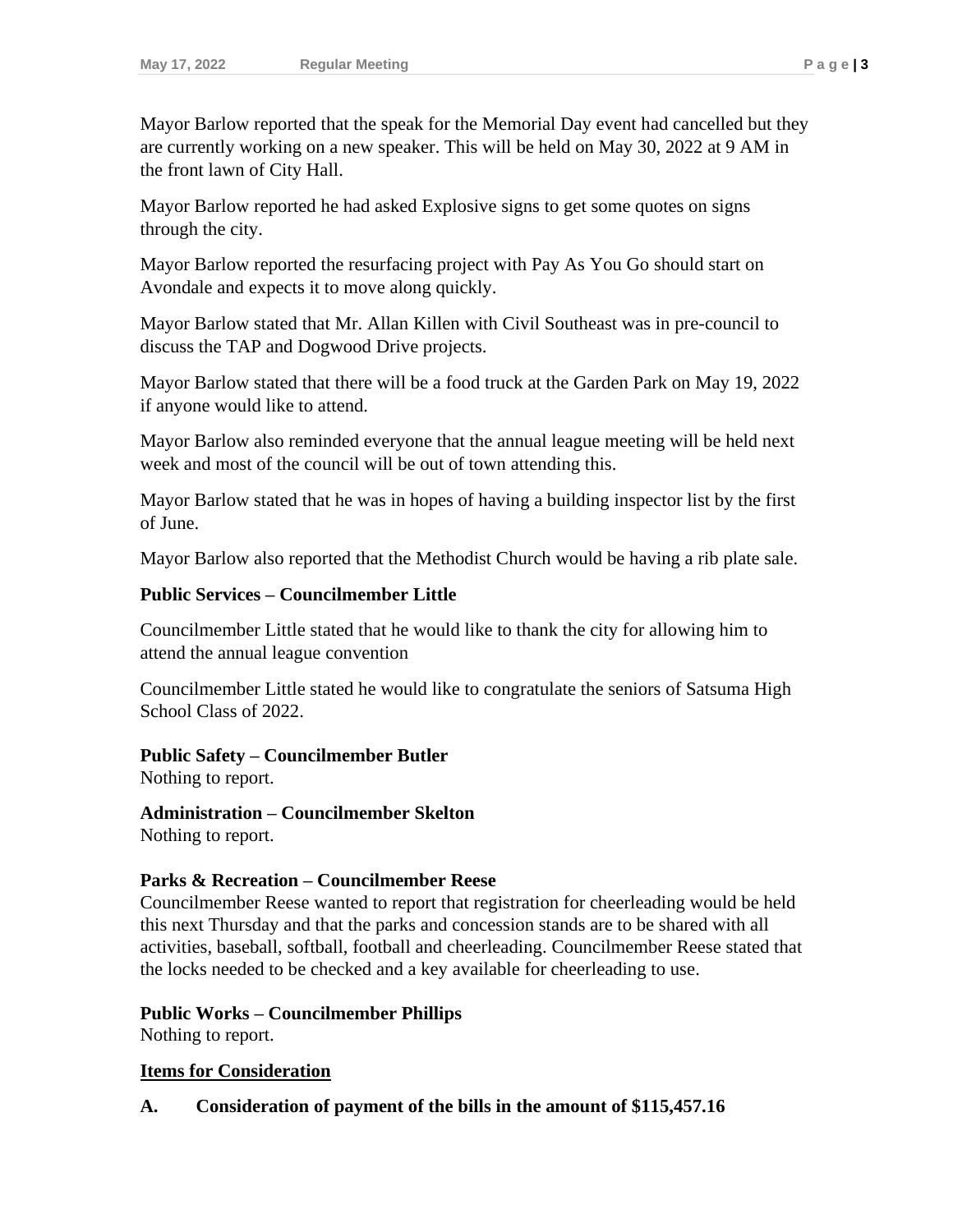On a motion by Councilmember Skelton and seconded by Councilmember Phillips with all voting "aye" Council unanimously approved and the motion carried.

## **B. Ratifying the hiring of Karla Rylee as a part time magistrate effective April 23, 2022.**

On a motion by Councilmember Butler and seconded by Councilmember Litlle with all voting "aye" Council unanimously approved and the motion carried.

## **C. Ratifying the hiring of Michael Whisenhant as a fulltime EO III operator effective May 11, 2022.**

On a motion by Councilmember Little and seconded by Councilmember Phillips, with all voting "aye" Council unanimously approved and the motion carried.

# **D**. **Ratifying the hiring of Joshua McLendon as a fulltime police officer effective April 23, 2022.**

On a motion by Councilmember Butler and seconded by Councilmember Skelton, with all voting "aye" Council unanimously approved and the motion carried.

# **E**. **Ratifying the hiring of Gage Busic as a fulltime police officer effective May 7, 2022.**

On a motion by Councilmember Butler and seconded by Councilmember Skelton, with all voting "aye" Council unanimously approved and the motion carried.

# **F**. **Ratifying the hiring of Taranja Griggs as a fulltime jailer/dispatcher effective April 23, 2022.**

On a motion by Councilmember Butler and seconded by Councilmember Skelton, with all voting "aye" Council unanimously approved and the motion carried.

# **G**. **Discussion and consideration of pay adjustments across the board for skilled employees.**

A motion was made to go into executive session. Upon arrival back a motion was made by Councilmember Little and seconded by Councilmember Skelton to give a 5% across the board raise to all skilled employees to not include unskilled laborers. With all voting "aye" Council unanimously approved and the motion carried.

# **H. Discussion and consideration of quotes to service the generators throughout the city.**

Was tabled until some additional quotes can be obtained.

# **I. Discussion and consideration of entering into a supplemental agreement with Civil Southeast – Project RALG 49-2022-444.**

On a motion by Councilmember Little and seconded by Councilmember Butler, with all voting "aye" Council unanimously approved and the motion carried.